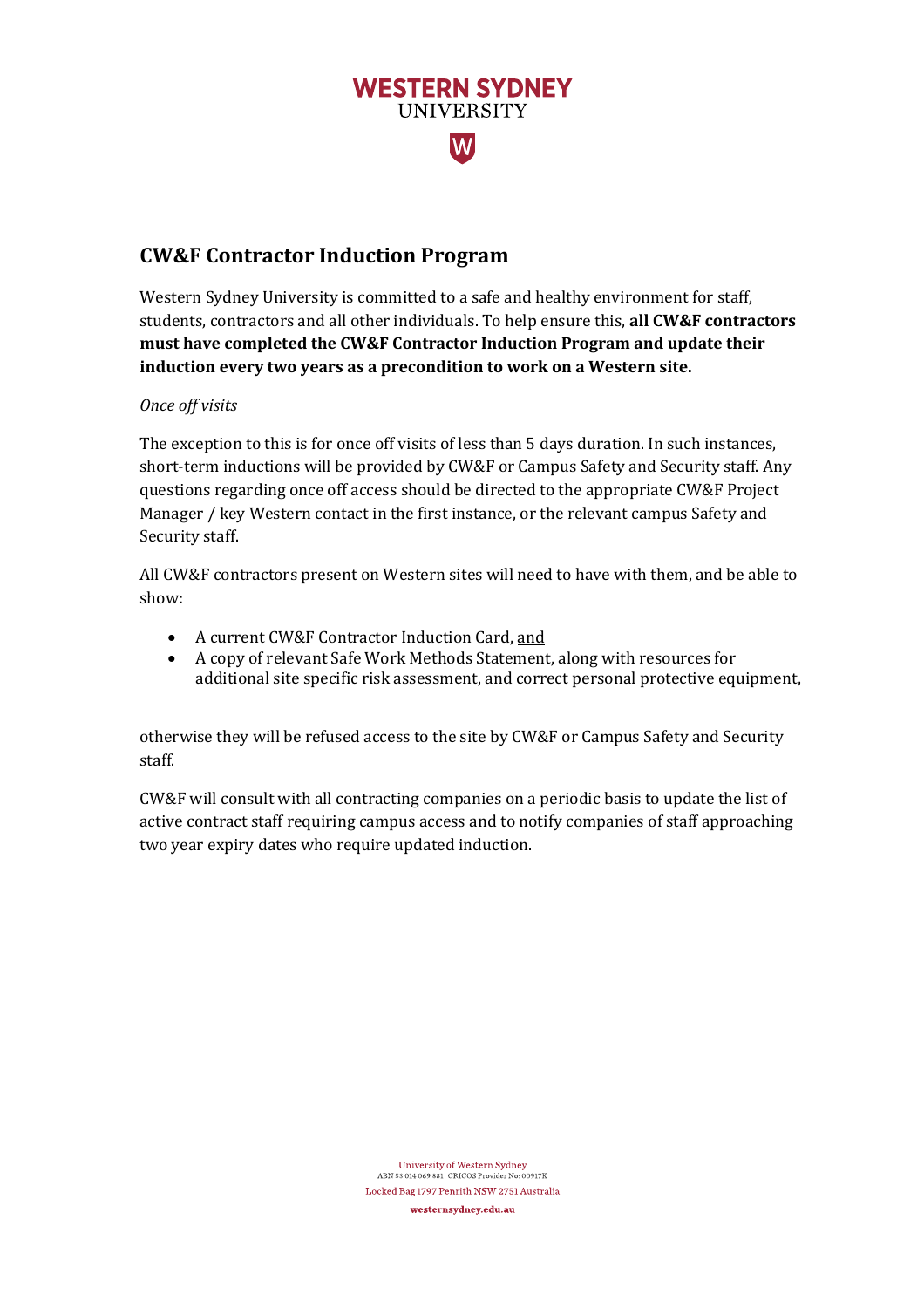# **WESTERN SYDNEY UNIVERSITY**  $\overline{\mathsf{W}}$

### *Completing the Contractor Induction Program*

The CW&F Contractor Induction Program is available online at:

<https://contractorinduction.westernsydney.edu.au/course/>

To complete the CW&F Contractor Induction Program online:

- 1. Complete the Contractor Induction registration. You will need to have contact details for yourself, your company including ABN, and your CW&F Project Manager / key Western contact.
- 2. Work through the modules and quizzes and complete the final assessment. When you achieve 80% or higher, you will be provided with a printable Certificate of Completion.
- 3. Print your Certificate of Completion and have your company supervisor sign the certificate.
- 4. Scan and email your signed Certificate of Completion to your CW&F Project Manager / key Western contact.

A Contractor Induction Card will then be prepared for you and forwarded to your CW&F Project Manager / key Western contact who will notify you when your card is available for collection. You will then be able to use your card to log-in and log-out at the Campus Safety and Security Office of the campus you are engaged to work at. You will need to have your Contractor Induction Card at all times whilst working on a Western campus or site.

The Capital Works and Facilities (CW&F) Contractor Induction Program is consistent with the requirements of the Work Health and Safety Act 2011 and Work Health and Safety Regulations 2011.

> University of Western Sydney ABN 53 014 069 881 CRICOS Provider No: 00917K Locked Bag 1797 Penrith NSW 2751 Australia westernsydney.edu.au